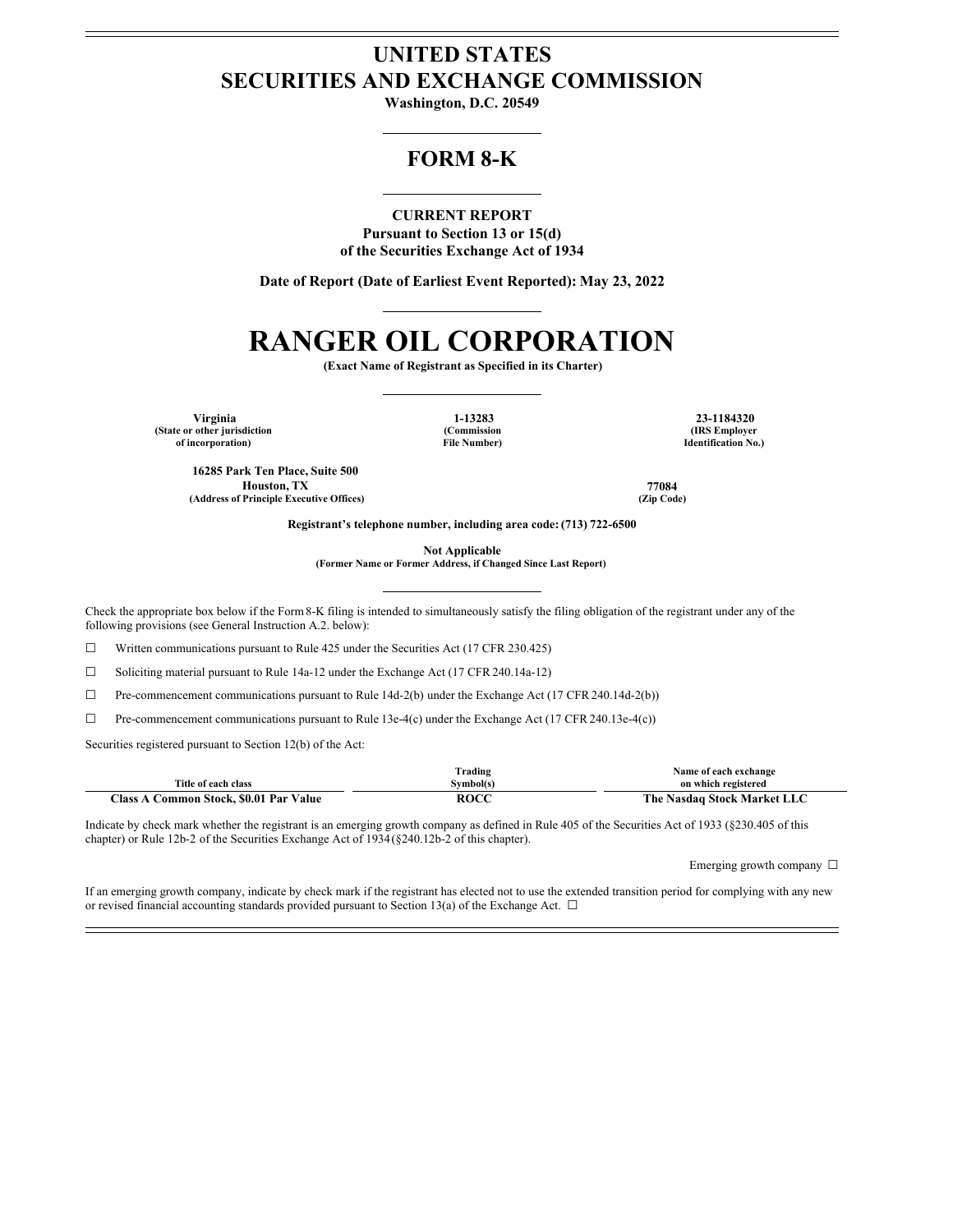#### Item 5.02. Departure of Directors or Certain Officers; Election of Directors; Appointment of Certain Officers; Compensatory **Arrangements of Certain Officers.**

#### *Director Departure*

On May 26, 2022, Mr. Temitope Ogunyomi resigned from the board of directors (the "Board") of Ranger Oil Corporation (the "Company"), effective immediately. The decision of Mr. Ogunyomi to resign as a director of the Company was not a result of any disagreement with the Company on any matter relating to the operations, policies or practices of the Company.

#### *Director Appointment*

Effective May 26, 2022, Mr. Garrett Chunn was appointed to the Board to fill the vacancy on the Board left by the resignation of Mr. Ogunyomi, to serve until his successor is elected and qualified, or, if earlier, until his death, disability, resignation, disqualification or removal from office. The Board also appointed Mr. Chunn to the Reserves Committee of the Board. In connection with the appointment of Mr. Chunn, the Board determined that Mr. Chunn is independent under the rules of The Nasdaq Stock Market. Mr. Chunn was appointed pursuant to and in accordance with to the terms of the Amended and Restated Investor and Registration Rights Agreement, dated October 6, 2021, by and among the Company, JSTX Holdings, LLC and Rocky Creek Resources, LLC (filed as Exhibit 10.3 to the Company's Current Report on Form 8-K filed on October 7, 2021) (the "Investor Agreement") and the Company's Fourth Amended and Restated Articles of Incorporation, as amended (the "Articles").

Mr. Chunn is a Vice President at Juniper Capital Advisors, L.P. ("Juniper"), the Company's controlling shareholder, which he joined in August 2020. Mr. Chunn has over 10 years of experience in the energy industry in both operational and business development related roles. Prior to joining Juniper, he was a Vice President at Kayne Anderson's Energy Group. While at Kayne Anderson, Mr. Chunn was responsible for reserve-based valuations and engineering oversight of Kayne Anderson's oil & gas portfolio companies. Prior to joining Kayne Anderson, Mr. Chunn held various acquisitions and divestitures ("A&D"), engineering, and asset development roles at Encana Oil & Gas. During his time at Encana, Mr. Chunn focused on reservoir engineering, drilling and completions engineering, and A&D activity across a number of the company's assets in various basins. Mr. Chunn holds a B.S. in Petroleum Engineering from Louisiana State University.

In connection with his appointment to the Board, the Company entered into a customary indemnification agreement (the "Indemnification Agreement"), in the form previously approved by the Board, with Mr. Chunn. The Indemnification Agreement provides for the mandatory advancement and reimbursement of reasonable expenses (subject to limited exceptions) incurred by Mr. Chunn in various legal proceedings in which he may be involved by reason of his service as director, as permitted by Virginia law and the Articles. Mr. Chunn agreed to waive all compensation, including equity compensation, in connection with his service on the Board and committees of the Board.

The foregoing description of the Indemnification Agreement does not purport to be complete and is qualified in its entirety by reference to the complete text of the form of Indemnification Agreement, a copy of which was filed as Exhibit 10.6 to the Company's Current Report on Form 8-K filed on October 11, 2016 and is incorporated herein by reference.

Mr. Chunn is not related to any officer or director of the Company. There are no arrangements or understandings between Mr. Chunn and any other persons pursuant to which he will serve as a director, other than the Investor Agreement and the Articles. There are no transactions or relationships between Mr. Chunn and the Company that would be required to be reported under Item 404(a) of Regulation S-K.

#### *Executive Severance Plan*

On May 23, 2022, the Compensation and Benefits Committee of the Board approved and adopted the Ranger Oil Corporation Executive Severance Plan (the "Executive Severance Plan"). Certain officers of the Company, including the Company's executive officers, Darrin J. Henke, the Company's President and Chief Executive Officer; Julia Gwaltney, the Company's Senior Vice President, Chief Operating Officer; and Russell T Kelley, Jr., the Company's Senior Vice President, Chief Financial Officer and Treasurer, are eligible to participate in the plan.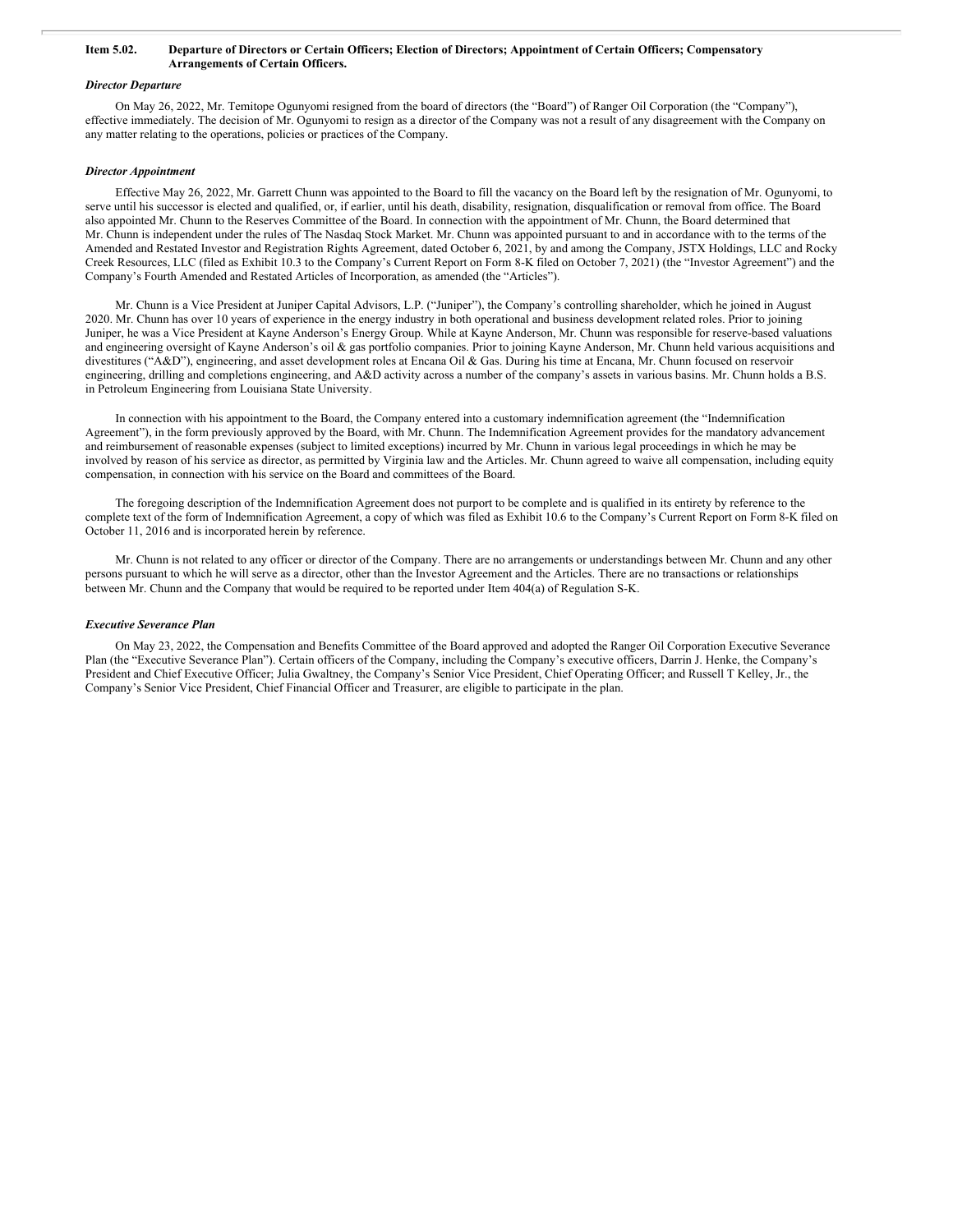Under the Executive Severance Plan, each executive officer is eligible to receive the following payments and benefits in the event of a termination by the Company without Cause or a resignation by the executive officer with Good Reason (each as defined in the Executive Severance Plan):

- cash payments in an aggregate amount equal to 1.0 times (or 2.0 for Mr. Henke) the executive's annual base salary, payable in installments over 12 months (or 24 months for Mr. Henke);
- any unpaid annual bonus earned by the executive for the fiscal year preceding the year of termination based on the actual level of performance, with any subjective or discretionary components of such annual bonus deemed achieved at the target level; and
- up to 18 months' Company's subsidized COBRA premiums for continued group health benefits for the executive and his or her eligible dependents.

The Executive Severance Plan provides enhanced benefits in the event that such a termination occurs within 24 months following a Change of Control, in which case (1) the cash payments are replaced with a lump sum cash payment equal to 2.0 times (or 2.5 for Mr. Henke) the sum of the executive's base salary and target annual bonus amount; (2) an additional pro-rata annual bonus for the year of termination is also payable (based on the actual level of performance, with any subjective or discretionary components of such annual bonus deemed achieved at the target level); and (3) Companyprovided outplacement services up to a maximum Company cost of \$10,000 are also provided.

Benefits under the Executive Severance Plan are conditioned upon the executive's execution of a release of claims that includes customary confidentiality, non-disparagement, non-competition and non-solicitation provisions.

The foregoing summary is qualified in its entirety by reference to the Executive Severance Plan, a copy of which is attached hereto as Exhibit 10.1 and which is incorporated herein by reference.

#### **Item 9.01. Financial Statements and Exhibits.**

(d) Exhibits.

**Exhibit**

| <b>EXNIDIT</b><br>Number<br><b>Contract Contract Contract Contract</b> | <b>Description</b>                                                                                                           |
|------------------------------------------------------------------------|------------------------------------------------------------------------------------------------------------------------------|
| 10.1                                                                   | Ranger Oil Corporation Executive Severance Plan                                                                              |
| 104                                                                    | The cover page from Ranger Oil Corporation's Current Report on Form 8-K, formatted in Inline XBRL (included as Exhibit 101). |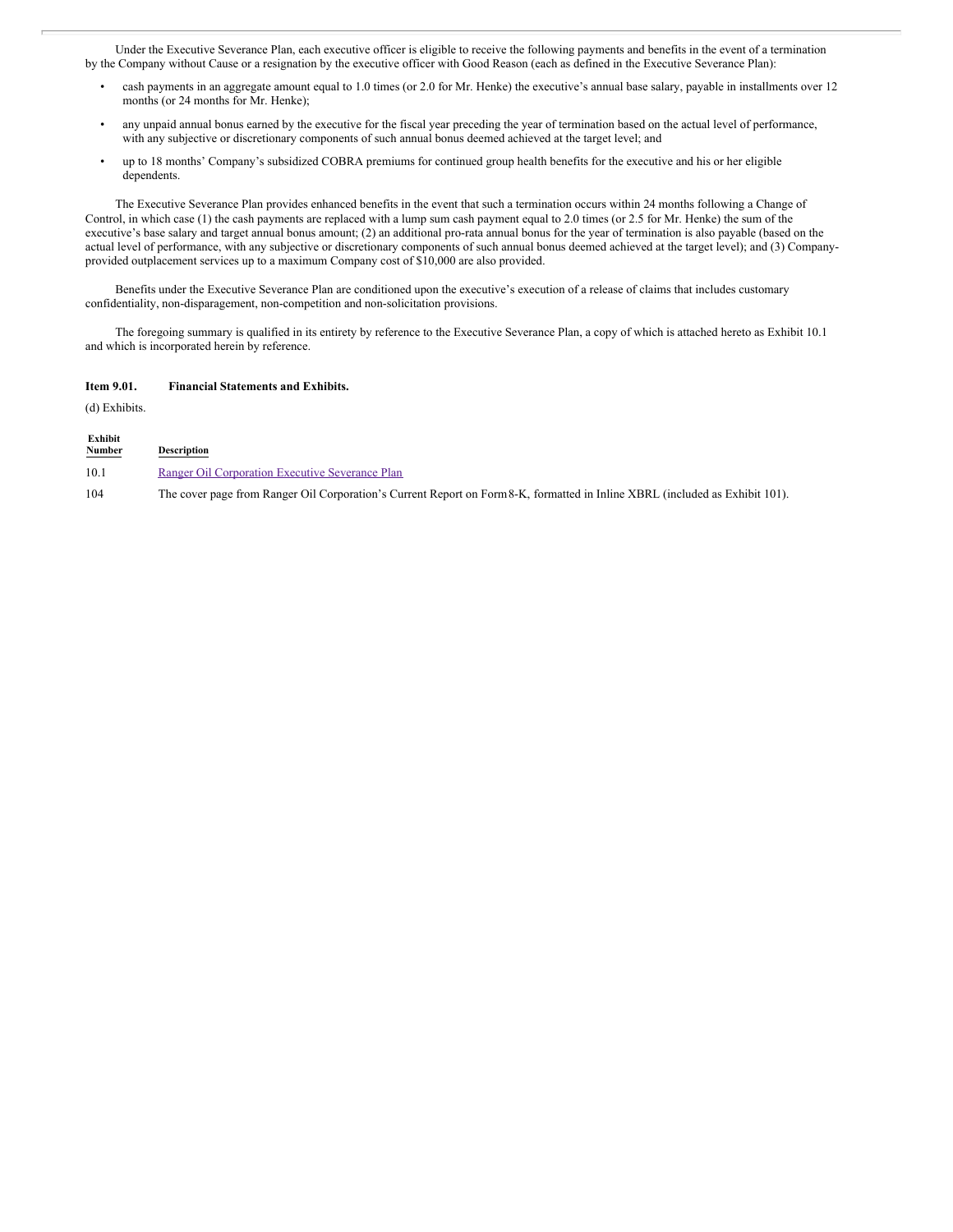#### **SIGNATURES**

Pursuant to the requirements of the Securities Exchange Act of 1934, the registrant has duly caused this report to be signed on its behalf by the undersigned hereunto duly authorized.

## May 26, 2022 **RANGER OIL CORPORATION**

By: /s/ Katherine Ryan Katherine Ryan

*Vice President, Chief Legal Counsel and Corporate Secretary*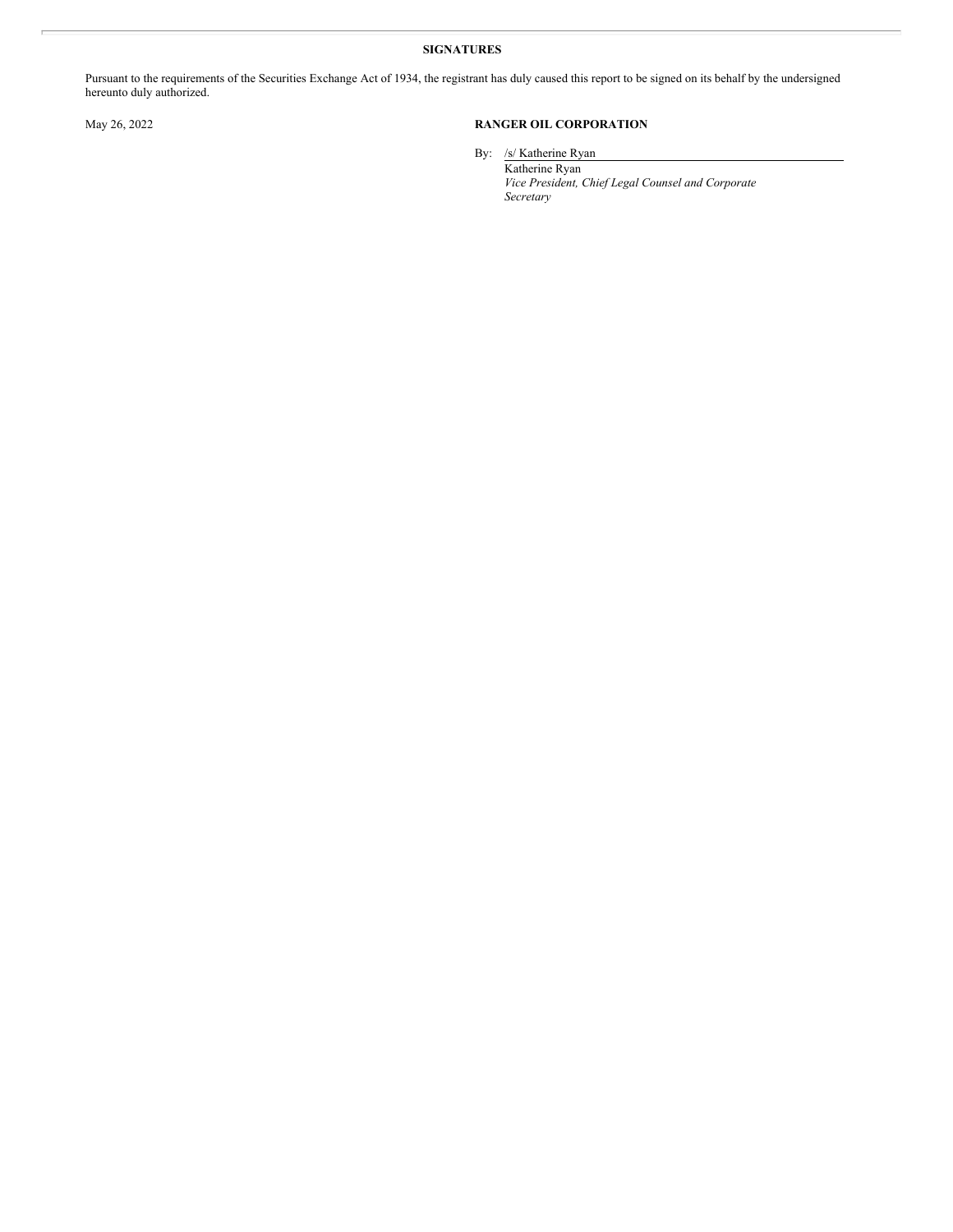#### **RANGER OIL CORPORATION EXECUTIVE SEVERANCE PLAN**

#### **Section 1. Purpose.**

This Plan is established effective as of May 23, 2022, by the Company to offer certain payments and benefits to Participants in the event that their employment with the Company and its subsidiaries is terminated by the Company without Cause or by their resignation with Good Reason. The Plan is intended to be a "top hat" welfare benefit plan within the meaning of U.S. Department of Labor Regulation § 2520.104-24.

#### **Section 2. Definitions.**

(a) **"Base Salary"** means the Participant's annualized base salary as in effect immediately before the Participant's termination of employment (without regard to any reduction that constitutes Good Reason).

(b) **"Board"** means the Board of Directors of the Company.

(c) **"Bonus"** means the Participant's target annual cash bonus for the year in which the Participant's termination of employment occurs.

(d) **"Cause"** has the meaning given to such term in any employment agreement between the Participant and the Company or, if none, means a Participant's: (i) willful and continued failure to substantially perform the Participant's duties with the Company or any affiliate (other than any such failure resulting from the Participant's Disability), (ii) conviction of a felony, (iii) willful engagement in gross misconduct materially and demonstrably injurious to the Company or any affiliate, (iv) commission of one or more significant acts of dishonesty as regards the Company or any affiliate, or (v) willful failure to comply with any material policies or procedures of the Company as in effect from time to time.

(e) **"Change in Control"** means the consummation of a transaction or series of related transactions in which either:

(i) one Person (or more than one Person acting as a group) other than JSTX Holdings, LLC (**"JSTX"**), Juniper Capital Advisors, L.P. (**"Juniper Capital"**) or any Affiliate of JSTX or Juniper Capital (JSTX, Juniper Capital and such Affiliates collectively,**"Juniper"**) acquires beneficial ownership of stock of the Company that, together with the stock held by such Person or group, constitutes more than 50% of the total voting power of the stock of the Company, including, for the avoidance of doubt, the consummation of any reorganization, merger, consolidation or similar transaction following which the beneficial owners of the stock of the Company immediately prior to such transaction own less than 50% of the total voting power of the equity of the entity resulting from such transaction;

(ii) a majority of the members of the Board are replaced during any 12-month period by directors whose appointment or election is not endorsed by a majority of the Board before the date of appointment or election; or

(iii) one Person (or more than one Person acting as a group) other than Juniper, acquires all or substantially all assets of the Company.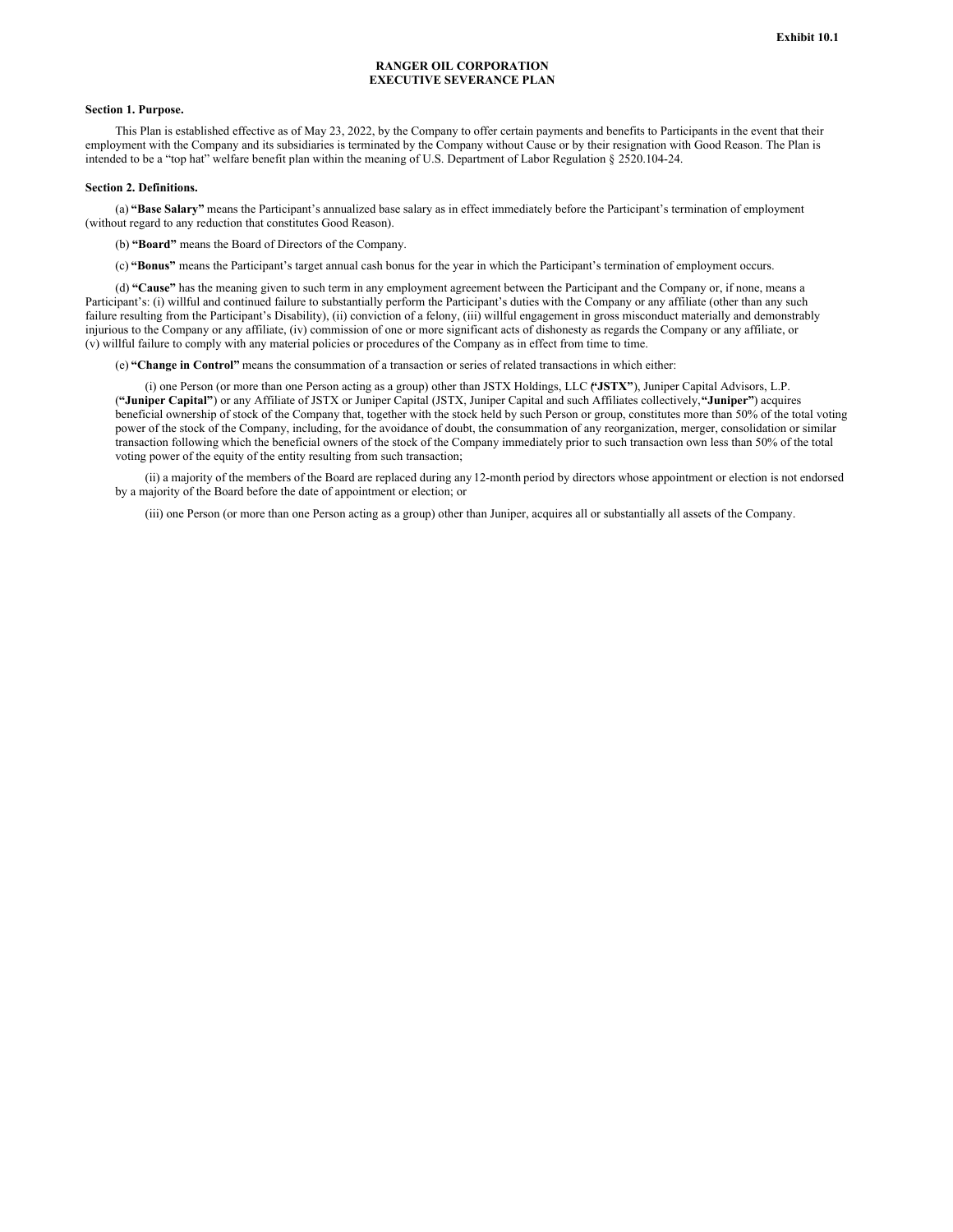#### (f) **"CIC Severance Benefits"** means the sum of:

(i) a lump sum payment in an amount equal to (x) the sum of the Participant's Base Salary and Bonus*multiplied by* (y) the multiplier set forth in Exhibit B for such Participant, which amount shall be paid within 60 days following the Participant's last day of employment;

(ii) an amount (payable in a lump sum) equal to the annual bonus, if any, earned by the Participant for the fiscal year preceding the year of termination (based on the actual level of performance, with any subjective or discretionary components of such annual bonus deemed achieved at the target level) to the extent unpaid as of the Participant's last day of employment, which amount shall be paid at the same time annual bonuses for such year are paid to other Company management employees and in all events by March 15th of the year following the year in which the Participant's termination of employment occurs;

(iii) an amount (payable in a lump sum) equal to the annual bonus, if any, earned by the Participant for the fiscal year in which the termination occurs (based on the actual level of performance, with any subjective or discretionary components of such annual bonus deemed achieved at the target level), pro-rated based on the number of whole months worked during such year and payable at the same time annual bonuses for such year are paid to other Company management employees and in all events by March 15th of the year following the year in which the Participant's termination of employment occurs;

(iv) if the Participant elects such continuation coverage, Company-subsidized COBRA continuation coverage (at the same contribution rate paid by the Company for active employees) for the Participant and his or her covered dependents following the Participant's date of termination for 18 months or such shorter period during which COBRA coverage is provided to the Participant; and

(v) Company-provided outplacement services up to a maximum cost to the Company of \$10,000.

(g) **"Code"** means the Internal Revenue Code of 1986, as amended, and any guidance and/or regulations promulgated thereunder.

(h) **"Committee"** means the Compensation & Benefits Committee of the Board or another duly constituted committee appointed or designated by the Board from time to time to administer the Plan. Notwithstanding the foregoing, if no Committee exists which has the authority to administer the Plan, the functions of the Committee shall be exercised by the Board, and all references herein to the Committee shall be deemed to be references to the Board.

(i) **"Company"** means Ranger Oil Corporation and any successor thereto.

(j) **"Disability"** means a Participant is unable to engage in any substantial gainful activity by reason of any medically determinable physical or mental impairment which can be expected to result in death or which has lasted or can be expected to last for a continuous period of not less than 12 months.

(k) **"ERISA"** means the Employee Retirement Income Security Act of 1974, as amended, and any guidance and/or regulations promulgated thereunder.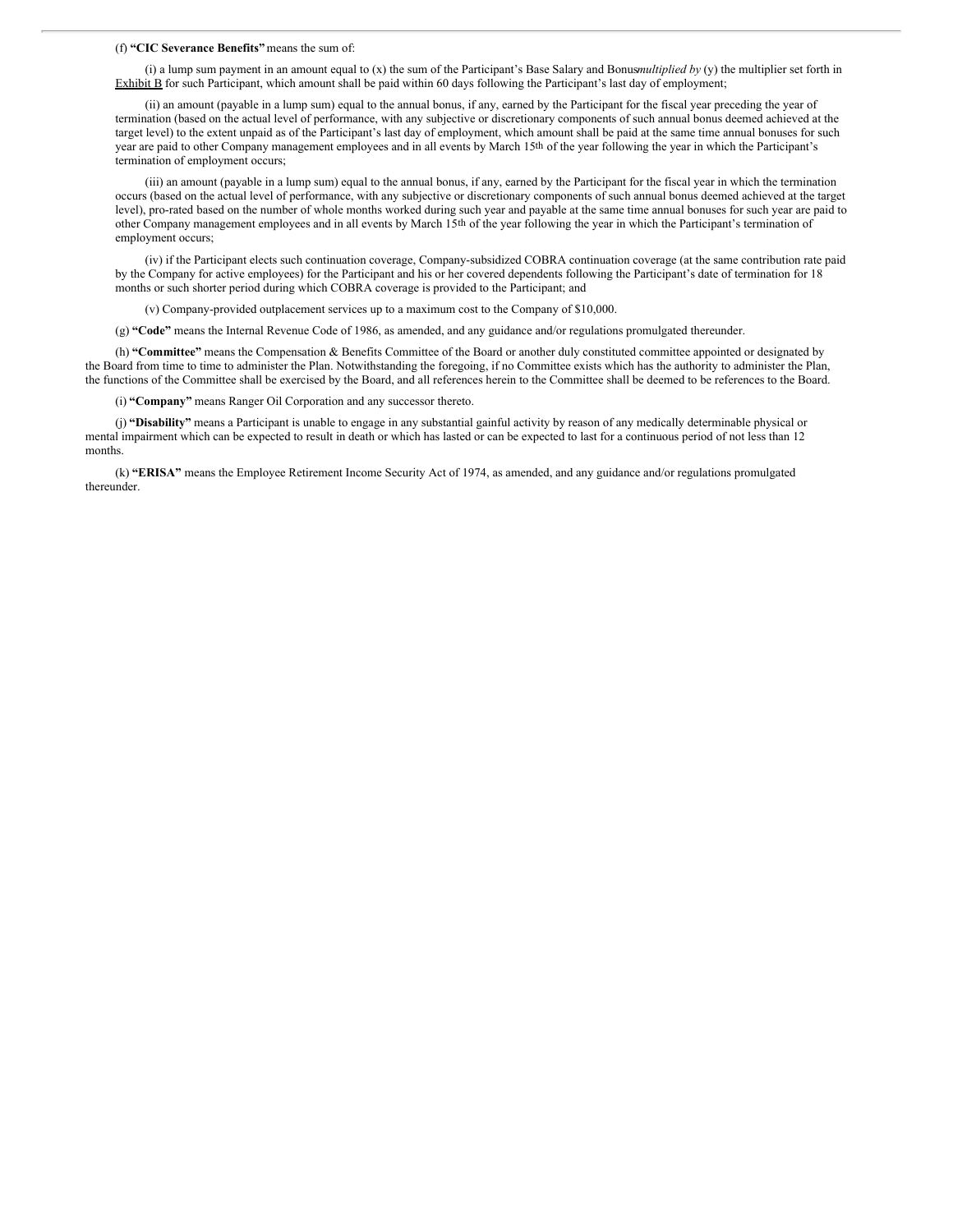(l) **"Good Reason"** has the meaning given to such term in any employment agreement between the Participant and the Company or, if none, means the occurrence of any of the following events or conditions without the consent of the Participant: (i) a material reduction in the Participant's base salary or annual cash incentive compensation opportunity; (ii) the relocation of the Participant to a location more than 50 miles from Houston, Texas or the location at which the Participant was previously based and which increases the Participant's commute by 50 miles or more; or (iii) a material diminution in the Participant's title, authority, duties or responsibilities; provided, however, that Good Reason shall not have occurred unless (x) such event or condition remains uncured 45 days following Participant's delivery to the Company of written notice of the specific grounds for Good Reason (the **"Cure Period"**), (y) such written notice is delivered within 45 days following the initial occurrence of the event or condition giving rise to Good Reason, and (z) the Participant terminates his or her employment with the Company within 10 days after the expiration of the Cure Period.

(m) **"Participant"** means an employee of the Company or a subsidiary of the Company who is designated by the Committee to participate in this Plan and set forth on Exhibit A. Participants shall be limited to a select group of management or highly compensated employees of the Company and its subsidiaries.

(n) **"Person"** means an individual, partnership, corporation, unincorporated organization, joint stock company, limited liability company, trust, joint venture or other legal entity, or a governmental agency or political subdivision thereof.

(o) **"Plan"** means this Ranger Oil Corporation Executive Severance Plan, as the same may be amended from time to time.

(o) **"Protection Period"** means the period commencing on the consummation of a Change in Control and ending on the date that is (i) 24 months thereafter for any Tier 1 or Tier 2 Participant (as described on Exhibit A); and (ii) 18 months thereafter for any Tier 3 Participant (as described on Exhibit A).

#### (p) **"Severance Benefits"** means the sum of:

(i) cash payments in an aggregate amount equal to (x) the Participant's Base Salary*multiplied by* (y) the multiplier set forth inExhibit C for such Participant, which amounts shall be paid in substantially equal installments on the Company's regular payroll schedule for the number of months set forth on Exhibit C commencing with the first payroll date after the release required under Section 3(d) becomes effective and irrevocable (provided that if the period during which such release could become effective and irrevocable spans two calendar years, such installments will commence in the later calendar year);

(ii) an amount (payable in a lump sum) equal to the annual bonus, if any, earned by the Participant for the fiscal year preceding the year of termination (based on the actual level of performance, with any subjective or discretionary components of such annual bonus deemed achieved at the target level) to the extent unpaid as of the Participant's last day of employment, which amount shall be paid at the same time annual bonuses for such year are paid to other Company management employees and in all events by March 15th of the year following the year in which the Participant's termination of employment occurs; and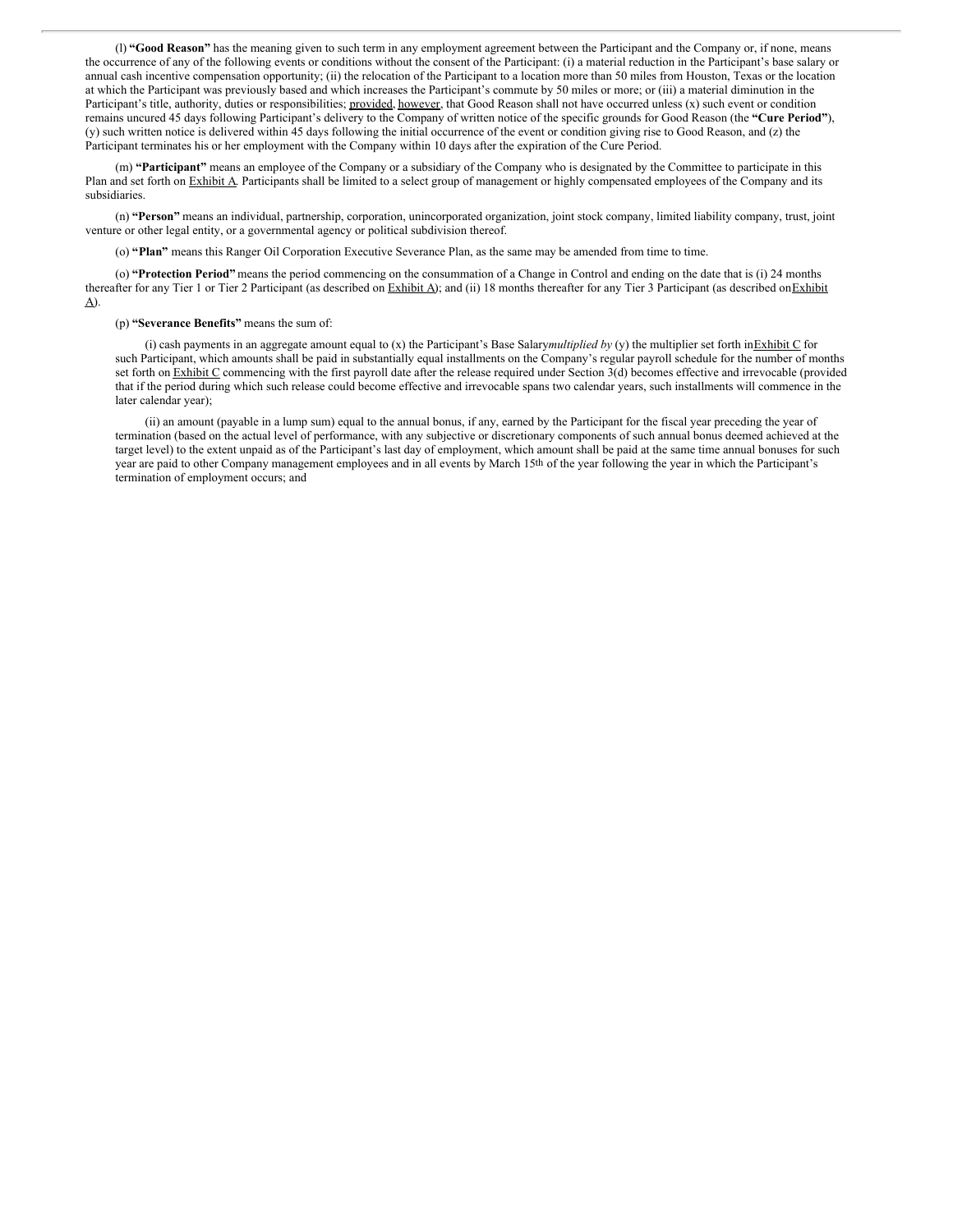(iii) if the Participant elects such continuation coverage, Company-subsidized COBRA continuation coverage (at the same contribution rate paid by the Company for active employees) for the Participant and his or her covered dependents following the Participant's date of termination for 18 months or such shorter period during which COBRA coverage is provided to the Participant.

#### **Section 3. Severance Benefits.**

(a) Termination without Cause or Resignation for Good Reason Outside Protection Period.In the event that a Participant's employment is terminated by the Company without Cause or a Participant resigns with Good Reason at any time other than during a Protection Period, then subject to the terms and conditions of the Plan, including, without limitation, Section 3(d) below, such Participant will receive the Severance Benefits.

(b) Termination without Cause or Resignation for Good Reason During Protection Period.In the event that a Participant's employment is terminated by the Company without Cause or a Participant resigns with Good Reason at any time during a Protection Period, then subject to the terms and conditions of the Plan, including, without limitation, Section 3(d) below, such Participant will receive the CIC Severance Benefits.

(c) Termination for any Other Reason.In the event that a Participant's employment is terminated by the Company, whether during or outside the Protection Period, for any other reason, including, without limitation, (A) Participant's resignation without Good Reason or (B) a termination of Participant's employment by the Company for Cause or due to Participant's Disability or death, then such Participant shall not be entitled to receive any payments under this Plan.

(d) Release of Claims. Payment of the Severance Benefits or the CIC Severance Benefits, as applicable, is subject to the Participant's execution of a separation agreement, in a form provided by the Company, that includes a general release of claims in favor of the Company and its parent, subsidiaries and affiliates as well as customary post-employment confidentiality, non-disparagement, non-solicitation, non-competition and other customary covenants in favor of the Company, which covenants shall be perpetual with respect to confidentiality and non-disparagement, and shall otherwise run for up to (at the Company's option) the same period used to determine the amount of the Severance Benefits or CIC Severance Benefits, as applicable, for the Participant.

#### **Section 4. Administration.**

(a) In the event of any conflict or inconsistency between another document and the terms of the Plan, the terms and conditions of the Plan shall govern and control.

(b) The Plan shall be administered by the Committee in its sole and absolute discretion, and all determinations by the Committee shall be final, binding and conclusive on all parties and be given the maximum possible deference allowed by law.

(c) The Committee shall have the authority, consistent with the terms of the Plan, to (i) designate Participants, (ii) determine the terms and conditions relating to the benefits payable hereunder, (iii) interpret, administer, reconcile any inconsistency, correct any defect and/or supply any omission in the Plan, (iv) establish, amend, suspend or waive any rules and procedures with respect to the Plan, and (v) make any other determination and take any other action that the Committee deems necessary or desirable for administration of the Plan, including, without limitation, the timing and amount of payments. The Committee may delegate to one or more subcommittees or officers of the Company the authority to act on behalf of the Committee.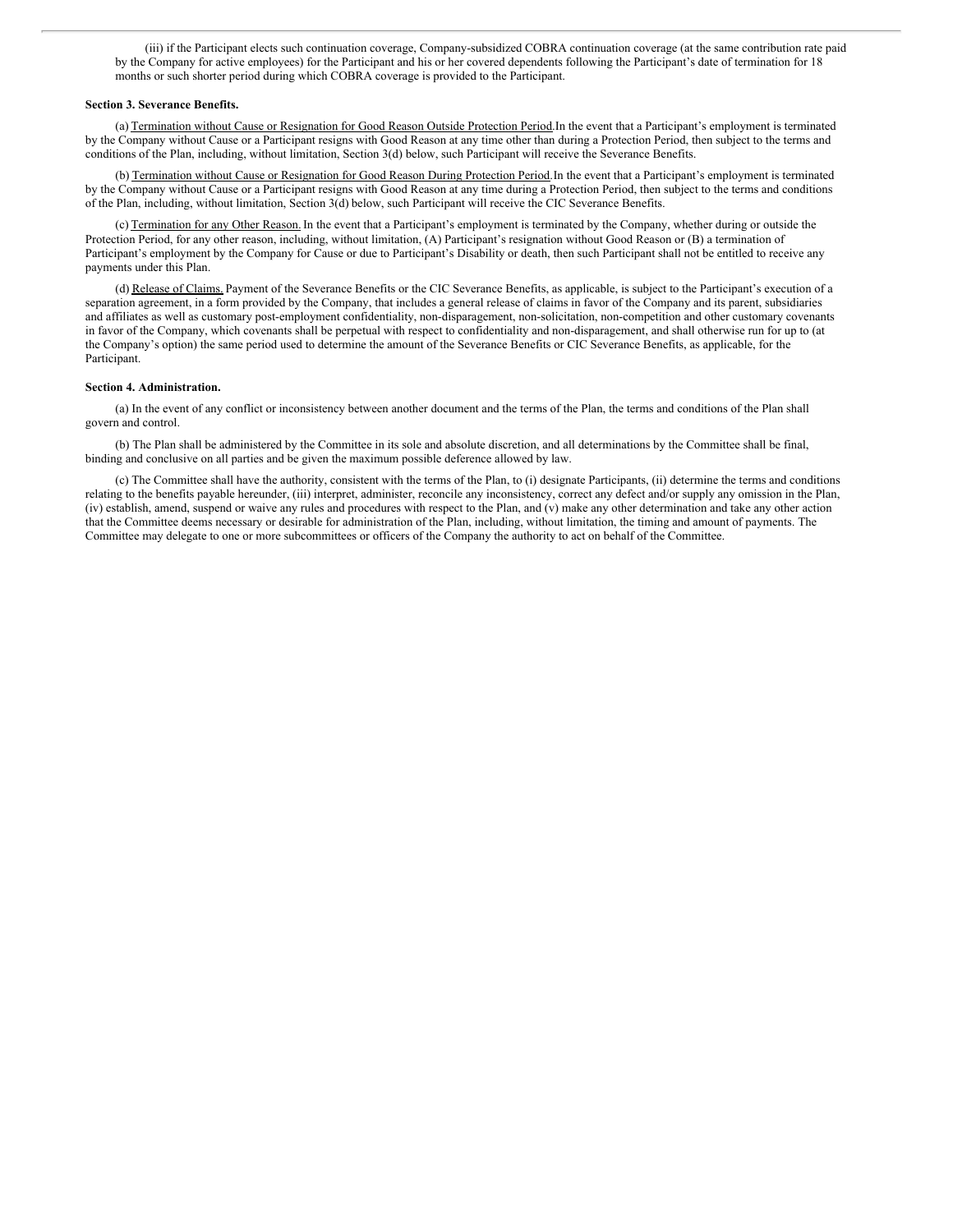#### **Section 5**. **Funding.**

The obligations of the Company under the Plan are not funded through contributions to a trust or otherwise, and all benefits shall be payable from the general assets of the Company. Nothing contained in the Plan shall give a Participant any right, title or interest in any property of the Company. Participants shall be mere unsecured creditors of the Company.

#### **Section 6. Code Section 409A.**

(a) **Compliance.** Notwithstanding anything herein to the contrary, this Plan is intended to be interpreted and applied so that the payments and benefits set forth herein either shall be exempt from the requirements of Code Section 409A, or shall comply with the requirements of Code Section 409A, and, accordingly, to the maximum extent permitted, this Plan shall be interpreted to be exempt from or in compliance with Code Section 409A. To the extent that the Company determines that any provision of this Plan would cause a Participant to incur any additional tax or interest under Code Section 409A, the Company shall be entitled to reform such provision to attempt to comply with or be exempt from Code Section 409A through good faith modifications. To the extent that any provision hereof is modified in order to comply with Code Section 409A, such modification shall be made in good faith and shall, to the maximum extent reasonably possible, maintain the original intent and economic benefit to Participants and the Company without violating the provisions of Code Section 409A. Notwithstanding any of the foregoing to the contrary, none of the Company or its subsidiaries or affiliates or any of their officers, directors, members, employees, agents, advisors, predecessors, successors, or equity holders shall have any liability for the failure of this Plan to be exempt from, or to comply with, the requirements of Section 409A of the Code. Each payment and/or benefit provided hereunder shall be a payment in a series of separate payments for purposes of Code Section 409A.

(b) **Separation from Service.** Notwithstanding anything in this Plan to the contrary, a termination of employment shall not be deemed to have occurred for purposes of any provision of this Plan unless such termination is also a "separation from service" within the meaning of Code Section 409A.

(c) **Specified Employee.** Notwithstanding anything in this Plan to the contrary, if a Participant is deemed to be a "specified employee" within the meaning of Code Section 409A, any payments or benefits due upon a termination of Participant's employment under any arrangement that constitutes a "deferral of compensation" within the meaning of Code Section 409A (whether under this Plan or any other plan, program or payroll practice) and which do not otherwise qualify under the exemptions under Treasury Regulations Section 1.409A- 1 (including without limitation, the short-term deferral exemption and the permitted payments under Treasury Regulations Section 1.409A-1(b)(9)(iii)(A)), shall be delayed and paid or provided to Participant in a lump sum on the earlier of (i) the date which is 6 months and 1 day after Participant's "separation from service" (as such term is defined in Code Section 409A) for any reason other than death, and (ii) the date of Participant's death.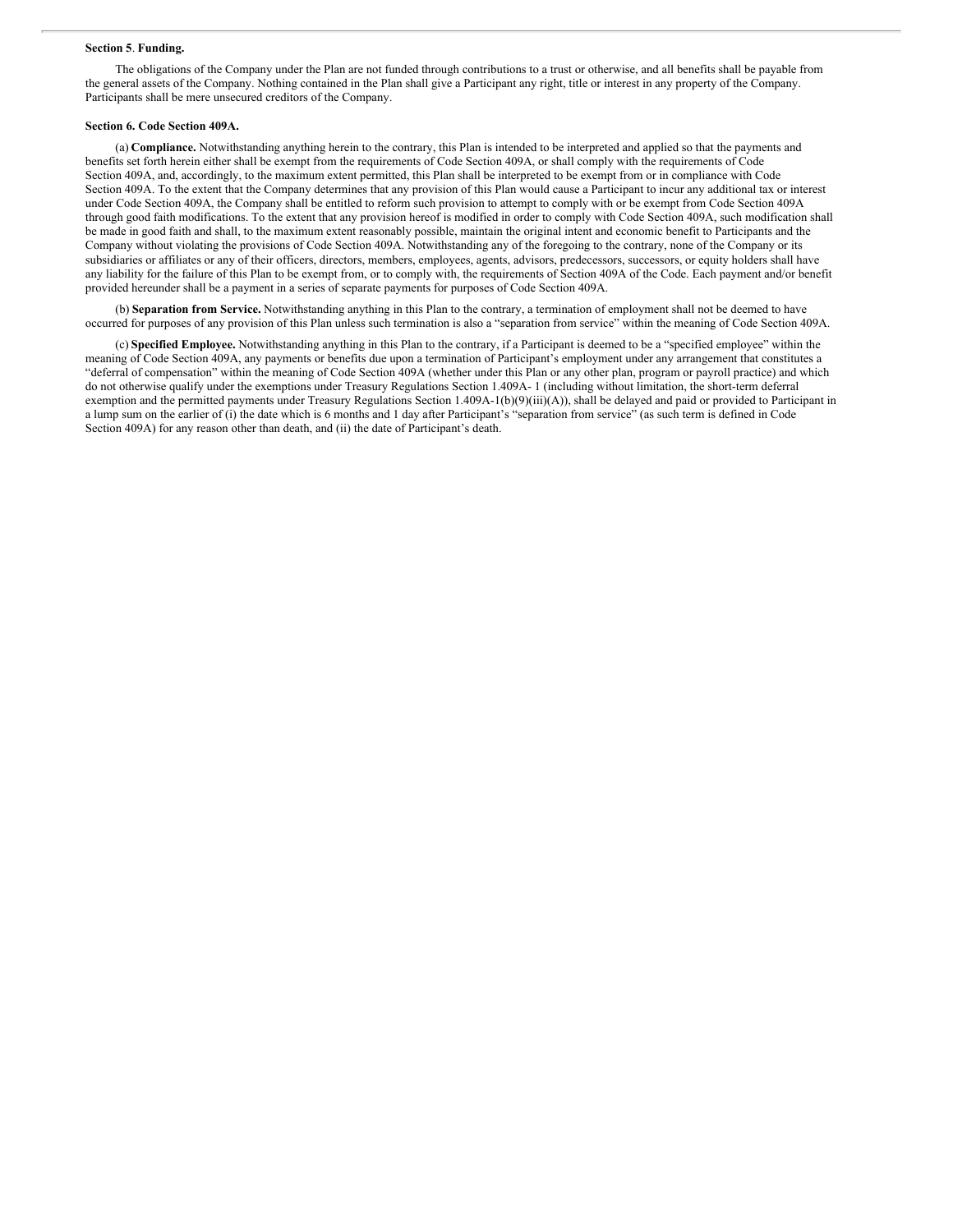#### <span id="page-9-0"></span>**Section 7. Amendment or Termination.**

Prior to a Change in Control, the Committee may amend or terminate the Plan at any time; provided, however, that any amendment or termination that is materially adverse to a Participant shall not be effective as to such Participant for a period of 12 months, unless such action is approved in writing by such Participant. Upon or following the occurrence of a Change in Control, the Company and the Committee may not, without a Participant's written consent, amend or terminate the Plan in any way, nor take any other action, that (i) prevents that Participant from becoming eligible for CIC Severance Benefits under the Plan, or (ii) reduces or alters to the detriment of the Participant the CIC Severance Benefits payable, or potentially payable, to a Participant under the Plan (including, without limitation, imposing additional conditions).

#### **Section 8. Employment at Will.**

Nothing in this Plan or any other act of the Company shall be considered effective to change a Participant's status as anat-will employee or guarantee any duration of employment. Either the Company or a Participant may terminate the employment relationship at any time, for any reason or no reason, and with or without advance notice.

#### **Section 9. Transfer and Assignment.**

In no event may any Participant sell, transfer, anticipate, assign or otherwise dispose of any right or interest under the Plan. At no time will any such right or interest be subject to the claims of creditors nor liable to attachment, execution or other legal process.

#### **Section 10. Severability.**

If any provision of the Plan is held invalid or unenforceable, its invalidity or unenforceability will not affect any other provision of the Plan, and the Plan will be construed and enforced as if such provision had not been included.

#### **Section 11. Successors.**

Any successor to the Company of all or substantially all of the Company's business and/or assets (whether direct or indirect and whether by purchase, merger, consolidation, liquidation or other transaction) will assume the obligations under the Plan and agree expressly to perform the obligations under the Plan in the same manner and to the same extent as the Company would be required to perform such obligations in the absence of a succession. For all purposes under the Plan, the term "Company" will include any successor to the Company's business and/or assets which become bound by the terms of the Plan by operation of law, or otherwise.

#### **Section 12. Withholding; Taxes.**

The Company shall withhold from any Severance Benefits and CIC Severance Benefits all federal, state and local income or other taxes required to be withheld therefrom and any other required payroll deductions.

#### **Section 13. Compensation.**

Benefits payable hereunder shall not constitute compensation under any other plan or arrangement, except as expressly provided in such plan or arrangement.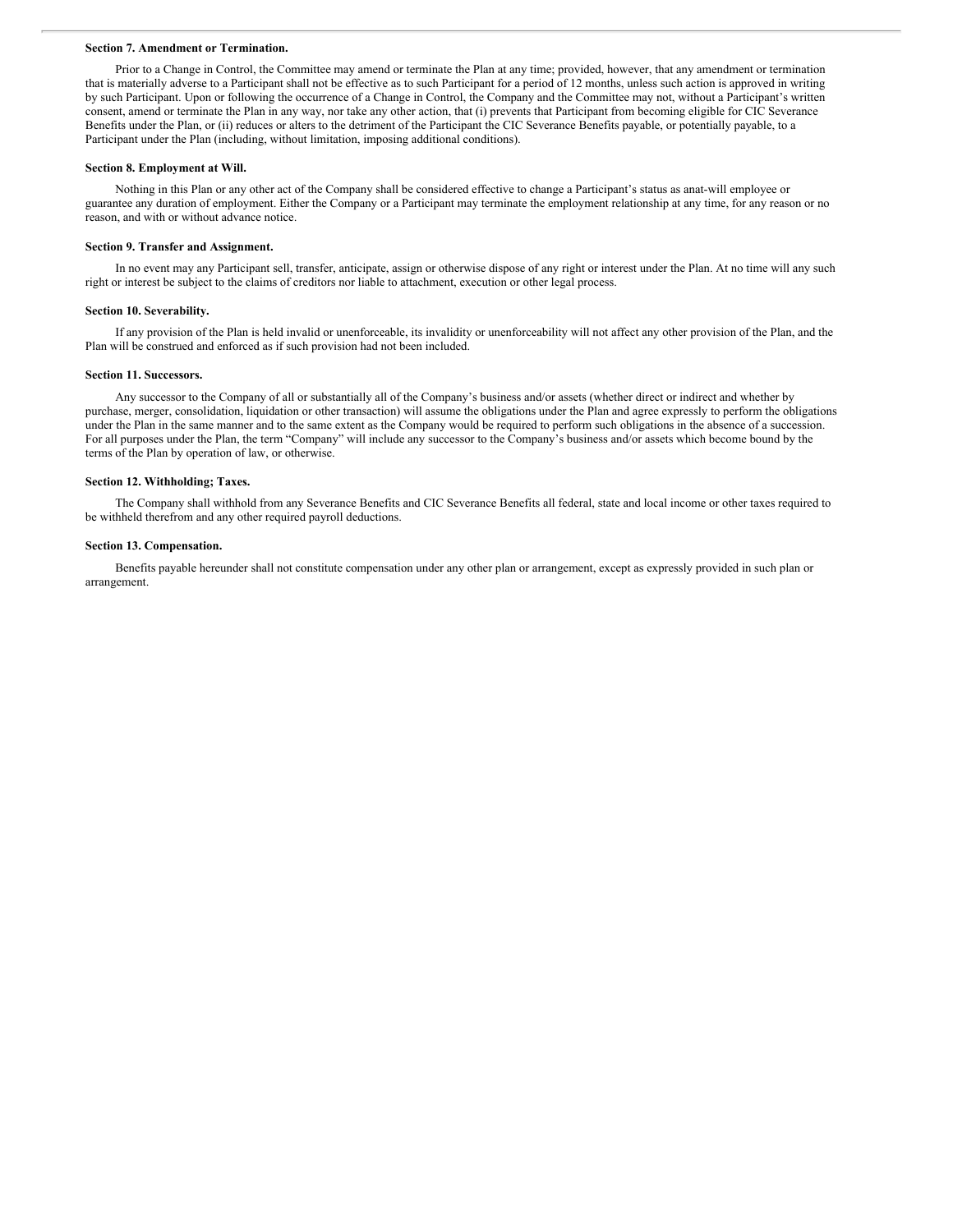#### **Section 14**. **Gender; Number; Headings.**

Except when otherwise indicated by the context, any masculine terminology shall also include the feminine, and the definition of any term in the singular shall also include the plural. The headings and captions herein are provided for reference and convenience only, shall not be considered part of the Plan, and shall not be employed in the construction of the Plan.

#### **Section 15. Entire Agreement.**

This Plan represents the entire agreement of the Company and the Participants with respect to the subject matter hereof and supersedes all prior understandings, whether written or oral. For the avoidance of doubt, a Participant shall not be entitled to payments and benefits under both this Plan and any other severance policy, agreement or plan, including the Penn Virginia Corporation 2017 Special Severance Plan, and any payments under such programs shall directly reduce and offset any payments or benefits hereunder.

#### **Section 16. Governing Law.**

The provisions of the Plan will be construed, administered and enforced in accordance with the laws of the State of Texas without regard to its choice of law provisions.

#### **Section 17. Claims and Appeals.**

(a) **Claims Procedure**. Any employee or other person who believes he or she is entitled to any payment under the Plan may submit a claim in writing to the Committee within 90 days of the earlier of (i) the date the claimant learned the amount of his or her benefits under the Plan or (ii) the date the claimant learned that he or she will not be entitled to any benefits under the Plan. If the claim is denied (in full or in part), the claimant will be provided a written notice explaining the specific reasons for the denial and referring to the provisions of the Plan on which the denial is based. The notice also will describe any additional information needed to support the claim and the Plan's procedures for appealing the denial. The denial notice will be provided within 90 days after the claim is received. If special circumstances require an extension of time (up to 90 days), written notice of the extension will be given within the initial 90 day period. This notice of extension will indicate the special circumstances requiring the extension of time and the date by which the Committee expects to render its decision on the claim.

(b) **Appeal Procedure**. If the claimant's claim is denied, the claimant (or his or her authorized representative) may apply in writing to the Committee for a review of the decision denying the claim. Review must be requested within 60 days following the date the claimant received the written notice of their claim denial or else the claimant loses the right to review. The claimant (or representative) then has the right to review and obtain copies of all documents and other information relevant to the claim, upon request and at no charge, and to submit issues and comments in writing. The Committee will provide written notice of its decision on review within 60 days after it receives a review request. If additional time (up to 60 days) is needed to review the request, the claimant (or representative) will be given written notice of the reason for the delay. This notice of extension will indicate the special circumstances requiring the extension of time and the date by which the Committee expects to render its decision. If the claim is denied (in full or in part), the claimant will be provided a written notice explaining the specific reasons for the denial and referring to the provisions of the Plan on which the denial is based. The notice also will include a statement that the claimant will be provided, upon request and free of charge, reasonable access to, and copies of, all documents and other information relevant to the claim and a statement regarding the claimant's right to bring an action under Section 502(a) of ERISA.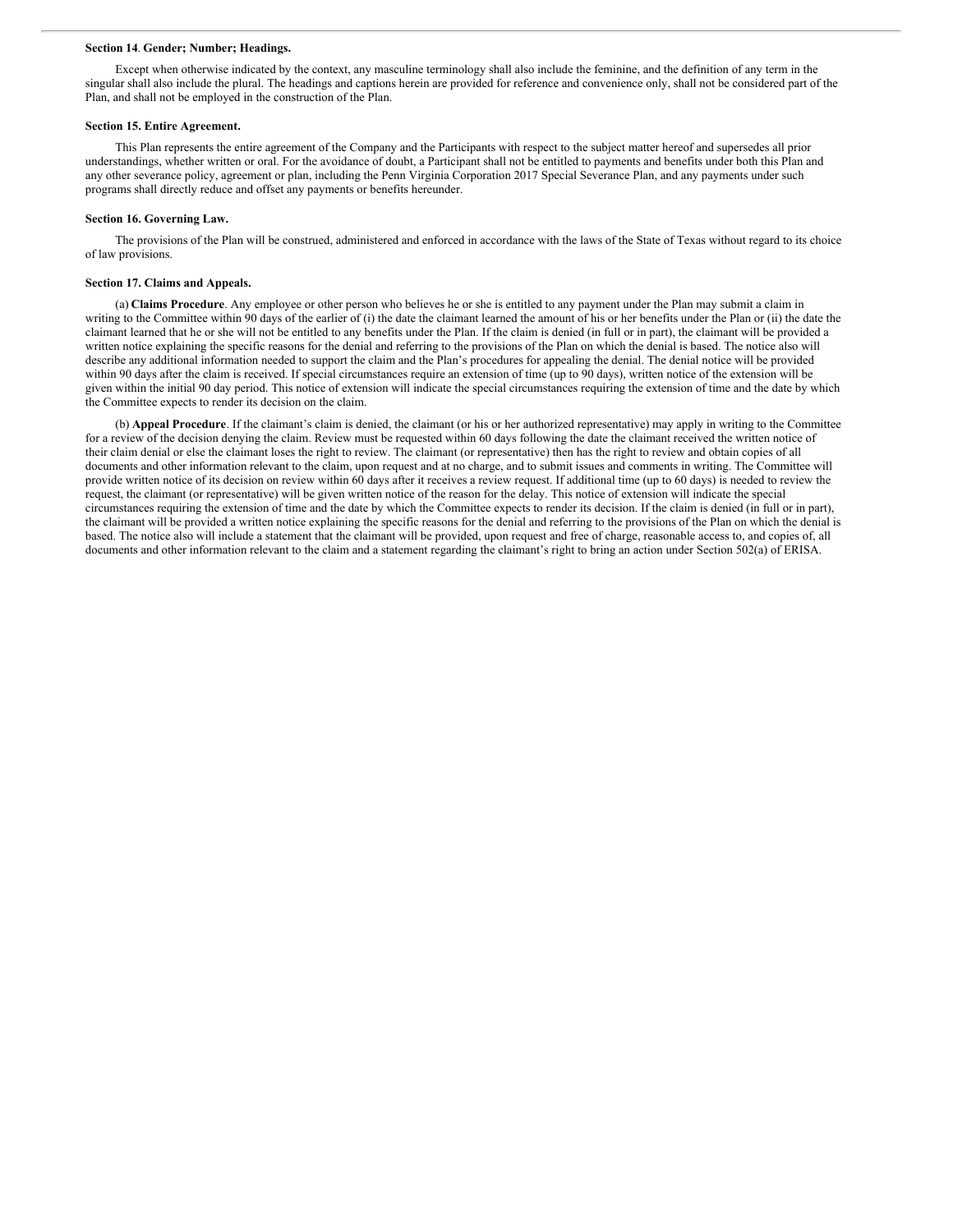#### **Section 18. Certain Excise Taxes.**

Notwithstanding anything to the contrary in this Plan, if a Participant is a "disqualified individual" (as defined in Section 280G(c) of the Code), and the payments and benefits provided for under this Plan, together with any other payments and benefits which the Participant has the right to receive from the Company, would constitute a "parachute payment" (as defined in Section 280G(b)(2) of the Code), then the payments and benefits provided for under this Plan shall be either (a) reduced (but not below zero) so that the present value of such total amounts and benefits received by the Participant from the Company will be one dollar (\$1.00) less than three times the Participant's "base amount" (as defined in Section 280G(b)(3) of the Code) and so that no portion of such amounts and benefits received by the Participant shall be subject to the excise tax imposed by Section 4999 of the Code, or (b) paid in full, whichever produces the better net after-tax position to the Participant (taking into account any applicable excise tax under Section 4999 of the Code and any other applicable taxes). The determination as to whether any such reduction in the amount of the payments provided hereunder is necessary shall be made by the Company in good faith. If a reduced payment is made or provided and through error or otherwise that payment, when aggregated with other payments and benefits from the Company used in determining if a parachute payment exists, exceeds one dollar (\$1.00) less than three times the Participant's base amount, then the Participant shall immediately repay such excess to the Company upon notification that an overpayment has been made. Nothing in this Plan shall require the Company to be responsible for, or have any liability or obligation with respect to, the Participant's excise tax liabilities under Section 4999 of the Code.

[Remainder of Page Intentionally Left Blank]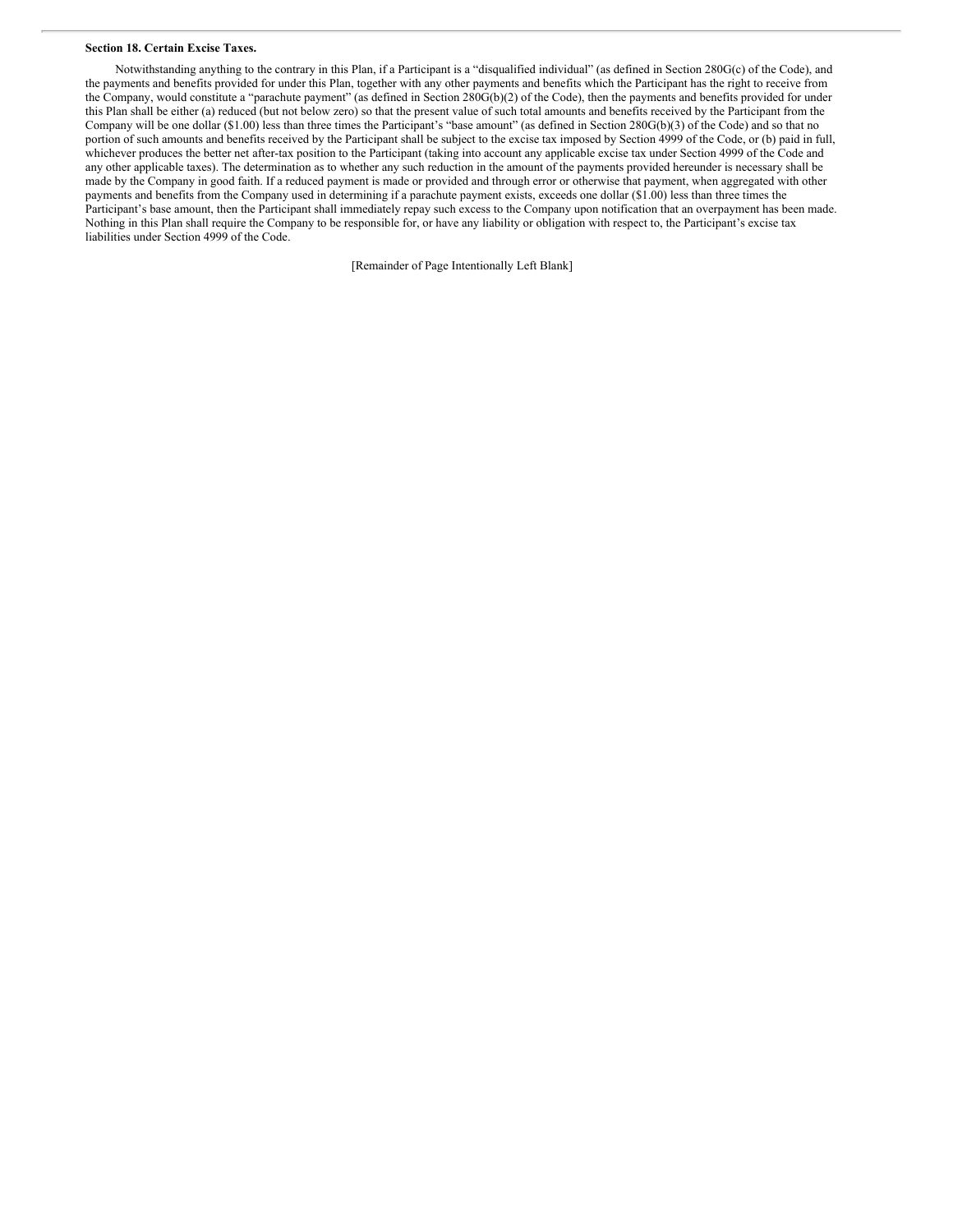## **EXHIBIT A**

## **Participants**

The Tier 1 Participants shall include the Company's Chief Executive Officer.

The Tier 2 Participants shall include the Company's Chief Financial Officer and Chief Operating Officer.

The Tier 3 Participants shall include the Company's Chief Legal Counsel, Vice President, Land and Marketing, and Chief Accounting Officer.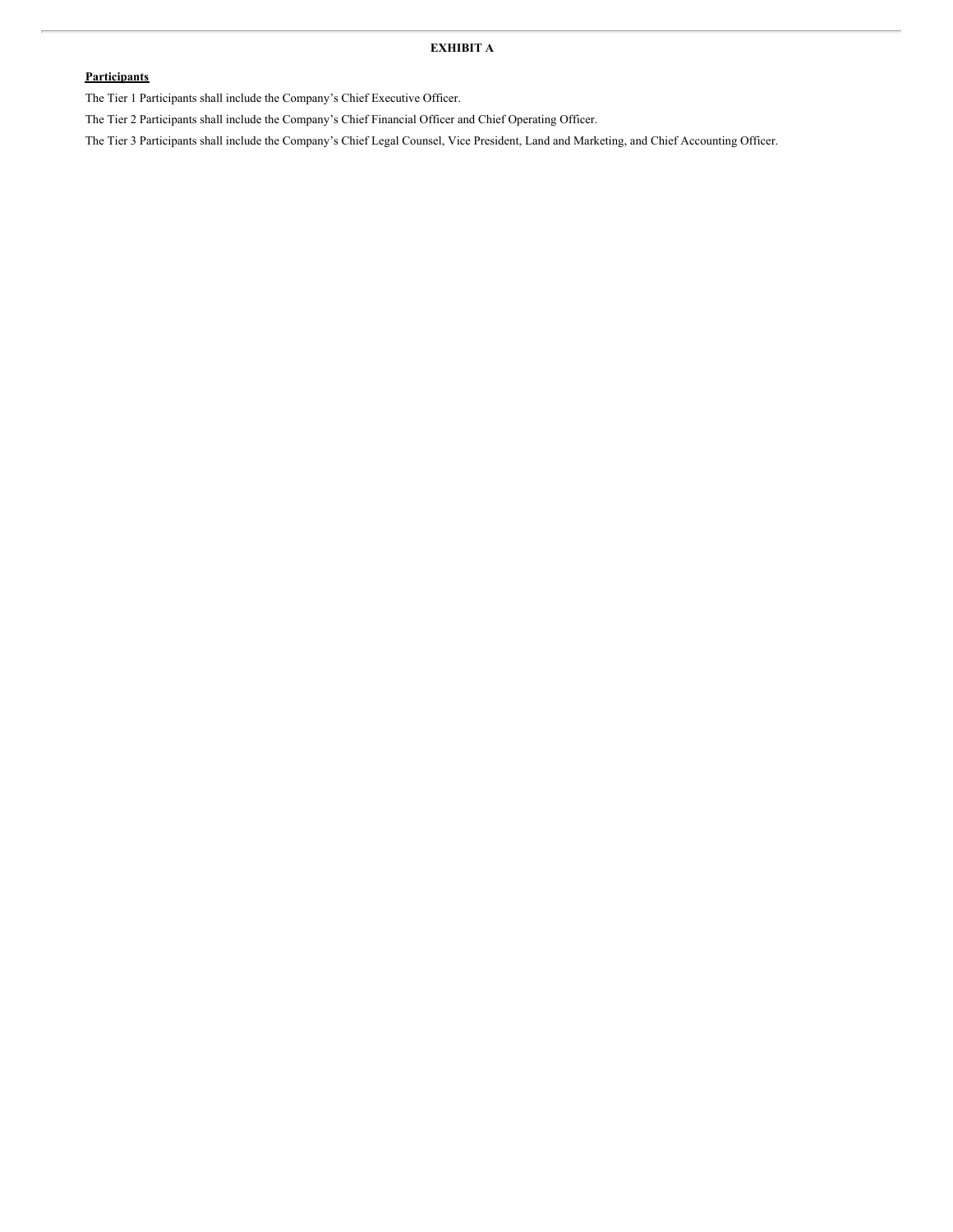# **EXHIBIT B**

# **CIC Severance Benefits**

| Tier   | <b>CIC Severance Multiplier</b> |
|--------|---------------------------------|
| Tier 1 | 2.5                             |
| Tier 2 | 2.0                             |
| Tier 3 | 1.5                             |